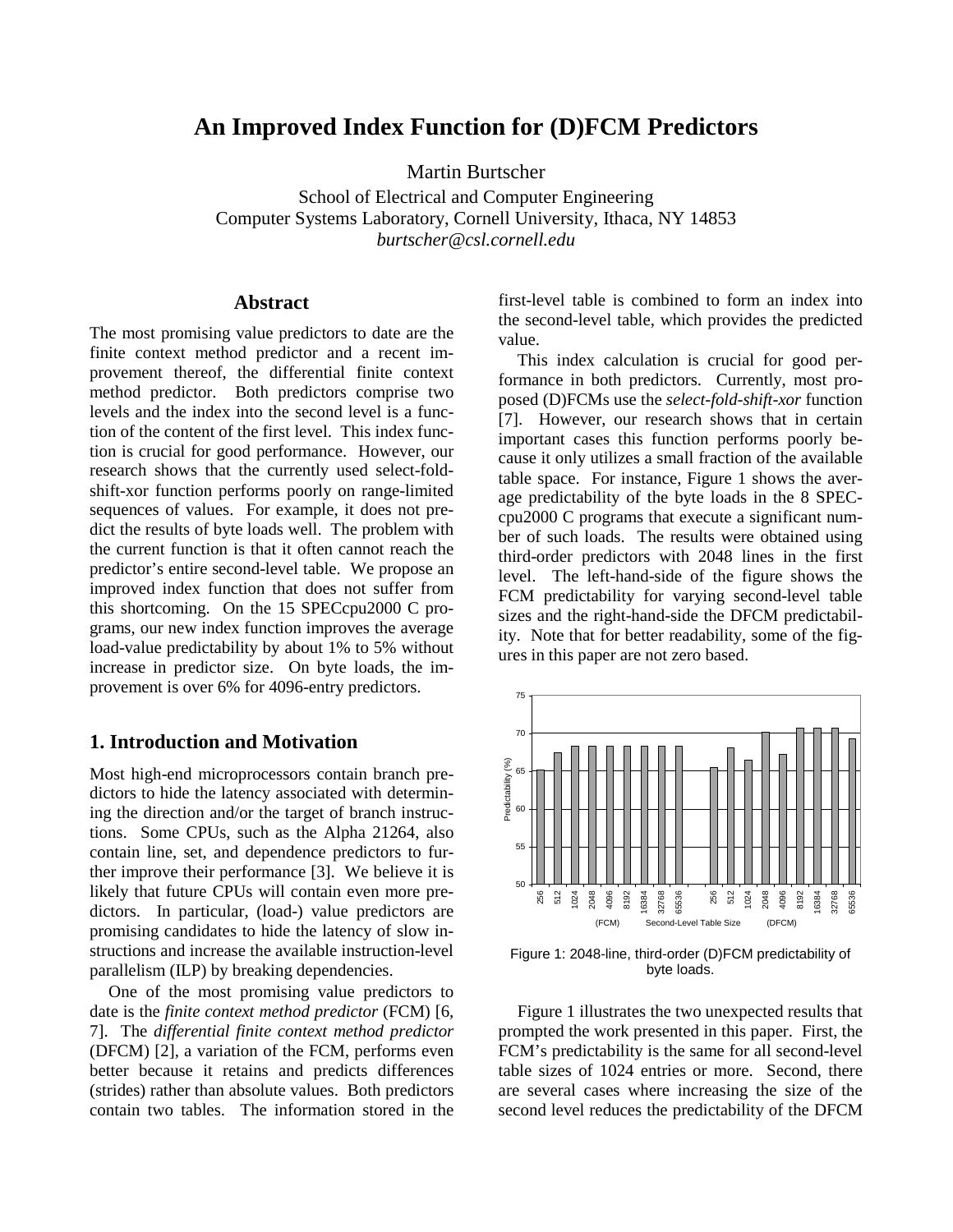predictor. Note that this is not an artifact of the averaging as each of the eight programs exhibits these anomalies.

We tracked the problem down to the index function, which cannot reach more than 1024 entries in the FCM and no more than 8192 entries in the DFCM for byte loads (Section 4.1). Moreover, the index function can reach all slots in a DFCM with a 2048- or 8192-entry second-level table, but only 1024 slots with 4096 entries, which explains the low predictability with this table size.

In this paper, we propose an alternate index function that is just as easy to compute but maximizes the utilization of the second-level table. The new index function augments the old one with a *rotate* component. This change does not negatively affect the access time of the predictor because the bit rotation can be done at the time of update (i.e., outside of the critical path) and only amounts to a modification of the wiring in a hardware implementation since the rotate amount is constant. The new index function performs much better on sequences of values of similar magnitude. For 4096-entry predictors, it yields over 6% more predictability on byte loads. When predicting all load instructions, the predictability improvement grows from about 1% for small predictors to over 5% for large predictors.

The remainder of this paper is organized as follows. Section 2 explains the operation of the (differential) finite context method predictor. Section 3 describes the evaluation methods. Section 4 presents our new index function and studies its performance. Section 5 concludes the paper with a summary.

## **2. The FCM and DFCM Predictors**

Both the FCM and the DFCM predictors contain two tables. The first-level table is indexed using PC values. Each line in the first level retains the most recently produced values of the instructions that map to that line. In the DFCM predictor, all values except for the most recently produced value are stored as differences (strides) rather than absolute values. The number of values (or strides in case of a DFCM) per line determines the *order* of the predictor. We indicate a predictor's order by appending the order to the predictor's name, e.g., a third-order FCM would be an FCM3.

In both predictors, the information stored in the first-level table is combined to form an index into the second-level table, which provides the predicted value. Figure 2 illustrates this process for a thirdorder FCM predictor.

In the DFCM, the predicted value is itself a stride and has to be added to the stored most recently produced value to yield the actual prediction. This makes the DFCM better suited for predicting strided sequences of values [2].



Figure 2: Schematic of a third-order FCM predictor.

Most proposed implementations of (D)FCM predictors use the select-fold-shift-xor index function [2, 4, 5]. The following example illustrates how to compute this function for the three 64-bit values val1, val2, and val3 from a line of an FCM3 with a 4096-entry second level. The symbol "⊕" represents XOR and the subscripts refer to bit positions.

 $hash(val) = val_{63..60} \oplus val_{59..50} \oplus val_{49..40} \oplus$  $val_{39,30} \oplus val_{29,20} \oplus val_{19,10} \oplus val_{9,0}$ 

*index*(val1, val2, val3) =  $hash$ (val1) ⊕ *hash*(val2)<<1 ⊕ *hash*(val3)<<2

Each value from the selected line is broken down into *n*-bit chunks. If the last chunk is shorter than *n* bits, it is (conceptually) zero padded to *n* bits. The chunks are then XORed to yield an *n*-bit hash value. The three hash values are shifted by zero, one, and two bits, respectively, and are then XORed again to form an (*n*+2)-bit index. Hence, for a second-level table with *size* entries,  $n = 1 + \log_2( \text{size})$ -order. In the above example,  $n = 10$ .

During the prediction of an instruction, an index is computed using the three values from the line selected by the instruction's PC. This index is then used to access the second-level table, which provides the predicted value.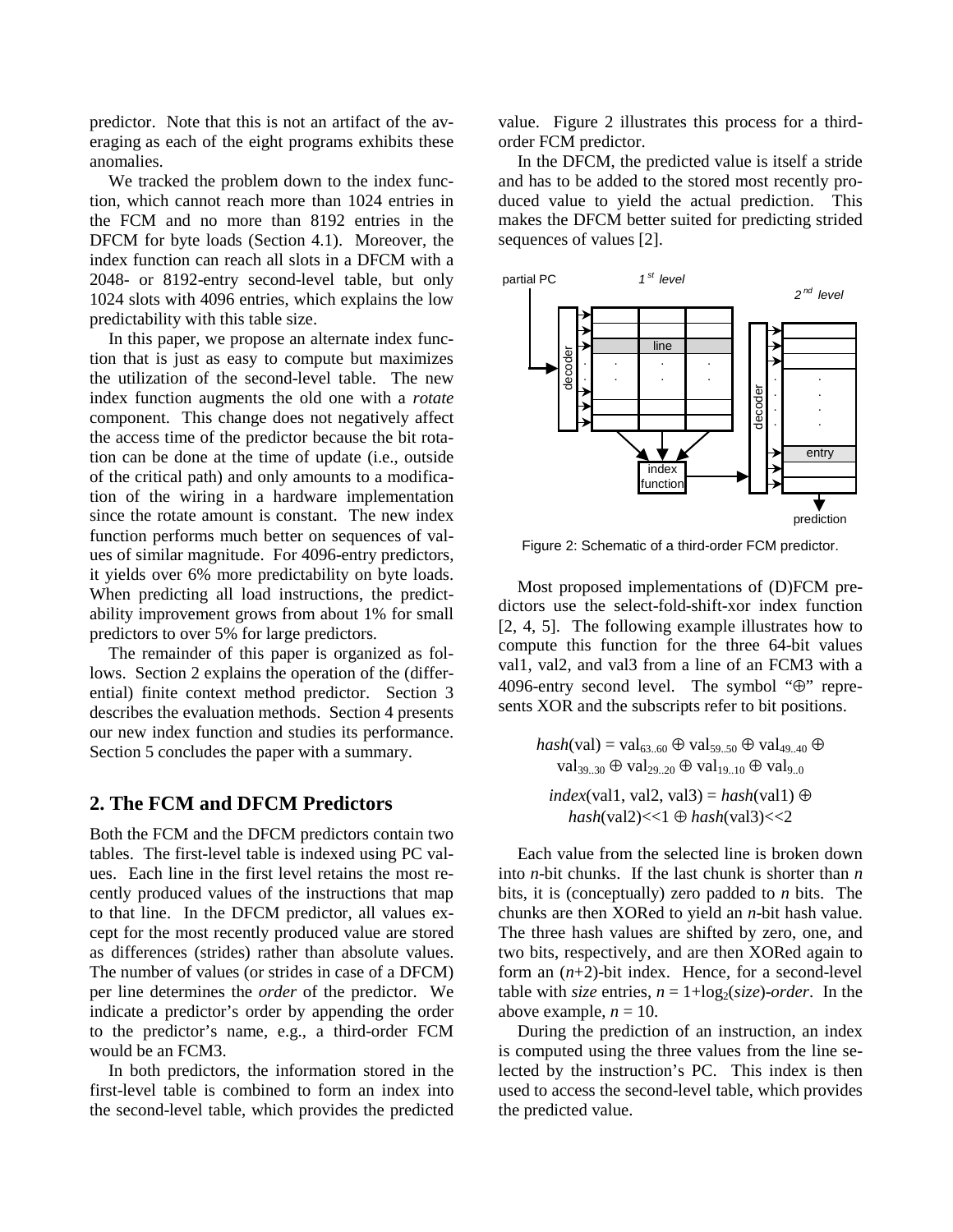During updates, the same index calculation is performed, the corresponding second-level entry is overwritten with the update value, and the update value is shifted into the selected line of the first-level table, whereby the oldest value in that line is lost.

One advantage of the select-fold-shift-xor function is that part of it (i.e., *hash*(val)) can be computed before the information is inserted into the predictor. Since *hash*(val) always yields an *n*-bit result, each line in the first level of the predictor only needs to store *order n*-bit values rather than *order* 64-bit values, which reduces the predictor size substantially and speeds up the index computation.

#### **3. Evaluation Methods**

This study was performed on an Alpha 21264Abased machine. All programs were compiled using Compaq's C compiler V6.3-025 on Tru64 UNIX V5.1 and optimized with "-arch host -non\_shared -fast -O2" plus feedback optimization. We used ATOM V2.75 [1, 9], a binary instrumentation toolkit, to evaluate the various predictor configurations. ATOM captures the committed user-mode instructions of the instrumented applications and libraries.

The 15 SPECcpu2000 C programs served as our benchmark suite. Four of them are floating-point intensive (*mesa*, *art*, *equake*, and *ammp*). Table 1 summarizes relevant information about these programs. It shows the static number of load instructions in the binaries (in thousands), the number of load instructions executed when running the train inputs (in millions), and the percentage of the executed load instructions that are byte loads (LDBU).

|         | load instructions |         |            |
|---------|-------------------|---------|------------|
| program | static            | dynamic | byte loads |
| gzip    | 11.0k             | 10.920M | 22.5%      |
| vpr     | 20.6k             | 6.151M  | $0.1\%$    |
| gcc     | 157.2k            | 813M    | 0.0%       |
| mcf     | 11.4k             | 2,218M  | 0.0%       |
| crafty  | 22.8k             | 6.607M  | 12.9%      |
| parser  | 22.6k             | 2.467M  | 11.2%      |
| perlbmk | 47.8k             | 18,686M | 13.7%      |
| gap     | 38.4k             | 2.009M  | $9.7\%$    |
| vortex  | 47.7k             | 3,586M  | $0.4\%$    |
| bzip2   | 11.1k             | 13.310M | 52.0%      |
| ltwolf  | 27.0k             | 2.734M  | 23.5%      |
| mesa    | 38.2k             | 12,319M | 29.8%      |
| art     | 11.7k             | 819M    | 0.3%       |
| equake  | 12.6k             | 9.164M  | $0.0\%$    |
| ammp    | 17.2k             | 10,266M | 0.4%       |

Table 1: Information about the 15 benchmark programs.

Table 1 shows that each of the 15 programs contains over ten thousand load sites and executes more than 800 million load instructions. The eight programs in bold print execute over 9.5% byte loads. Only these eight programs are used for the byte-load studies in this paper since the remaining seven programs execute less than 0.5% byte loads.

To keep the simulation time reasonable, we use the SPEC train inputs for running the programs. All programs are executed to completion. Averages refer to the arithmetic mean.

All integer and floating-point load instructions are predicted unless otherwise indicated. Loads to the zero registers (R31 and F31) as well as load-address instructions (LDA and LDAH) are excluded from our study since they are either NOPs, prefetches, or load immediates.

# **4. Results**

The following subsections describe the results. Section 4.1 investigates how many table entries the index functions can reach. Section 4.2 describes our new index function. Section 4.3 compares the performance of the old and the new index functions on byte loads and Section 4.4 on all loads.

#### **4.1 Second-Level Table Reachability**

The results from Figure 1 suggested to us that for byte loads, the conventional FCM3 index function might not be able to reach more than 1024 table entries. To test this hypothesis, we counted the number of accessible entries using an exhaustive search. Since we are investigating unsigned byte loads, each of the three numbers in a line of the FCM3's first level can hold a value between 0 and 255. Hence, there are  $256<sup>3</sup>$  or about 17 million possibilities. Figure 3 plots the fraction of the second-level table that is reachable with at least one combination of three values for different table sizes.

Clearly, the conventional index function can only access the entire second level if it is no larger than 1024 entries. With 2048 entries, only 50% of the entries are reachable, with 4096 only 25%, and so on. In absolute numbers, the conventional index function cannot address more than 1024 entries for byte loads, regardless of the actual table size (see explanation below).

The lighter graph in Figure 3 shows the results for our new index function, which is described in more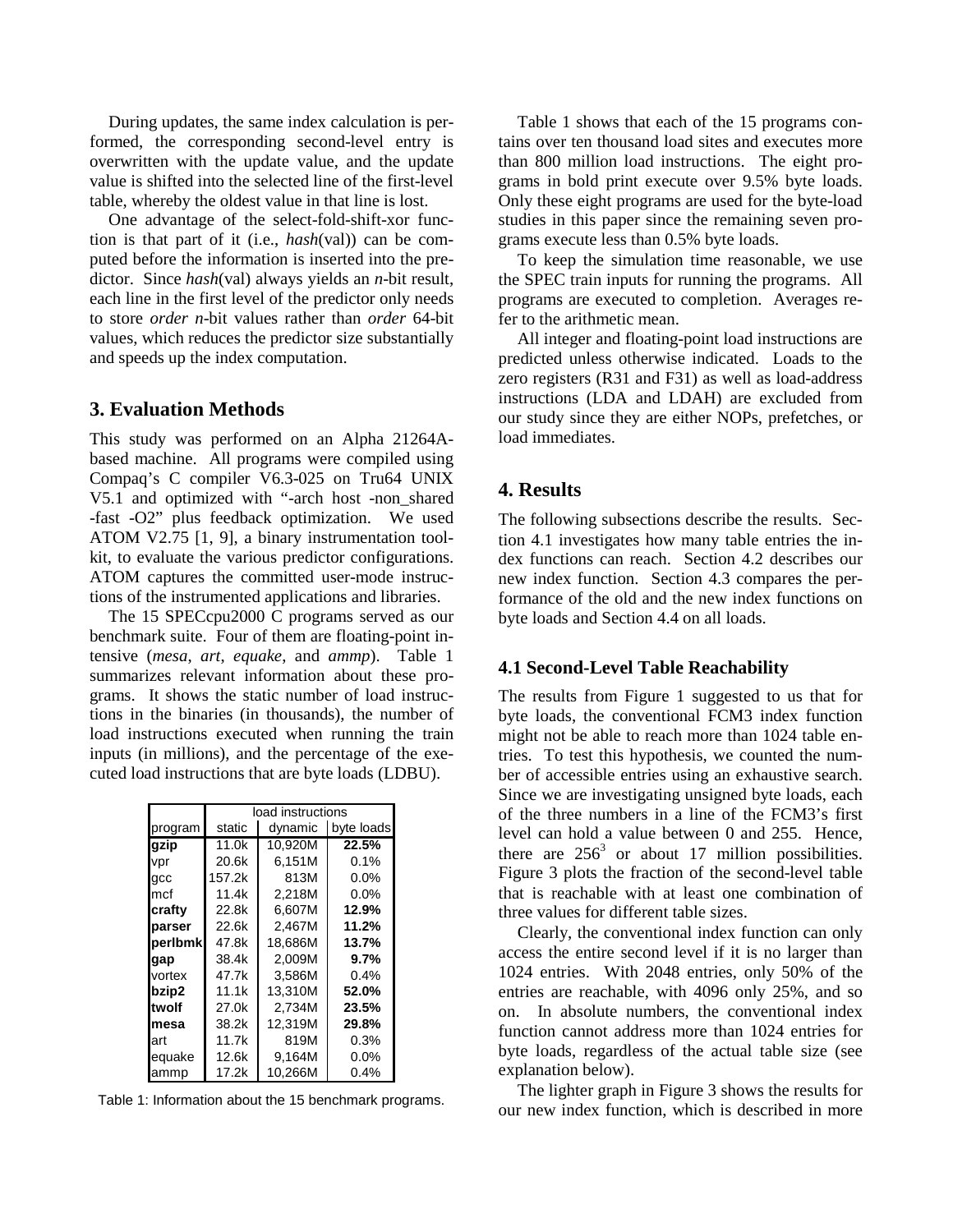detail in the next section. It can access every table entry up to a table size of  $256<sup>3</sup>$ , which is the maximum given three 8-bit numbers  $(2^{8*3} = 256^3)$ .



Figure 3: Byte-load reachable fraction of the second-level table of a FCM3 predictor.

Figure 4 is similar to Figure 3 except it is based on a DFCM3. Because this predictor retains differences in its first-level table, the three numbers (strides) in a given line can hold values in the range of -255 to 255 for byte loads. Hence, there are  $511<sup>3</sup>$ (about 133 million) possible combinations that we had to evaluate to obtain the results for Figure 4.



Figure 4: Byte-load reachable fraction of the second-level table of a DFCM3 predictor.

Figure 4 shows that the conventional index function cannot reach all elements in DFCM3 tables with more than 8192 entries. Again, the new index function does not suffer from this problem. It can access every table entry up to a table size of  $511<sup>3</sup>$ . Note that the second to last data point (corresponding to a table size of  $512^3$ ) is 99.4% and not 100%.

Interestingly, Figure 4 reveals cases where larger tables result in fewer accessible entries than smaller tables. In particular, tables with 4096, 65536, 131072, and 262144 entries result in only 1024 accessible entries. This anomaly occurs whenever the numbers stored in the first level are broken down into an even number of complete blocks before they are XORed into a hash value (Section 2). For example, with a 4096-entry DFCM3, each number is broken down into six 10-bit chunks and one 4-bit chunk. Since the numbers in the first level are between -255 and 255, the two most significant bits in the first (least significant) 10-bit chunk are always identical. Furthermore, they are the same as all the bits in all the other chunks. Since there is an even number of complete chunks (full 10-bit length), the two most significant bits of the XOR result (the hash value) will always be zero. Because this happens with all three values from the selected line, the two most significant bits of the final 12-bit index will also be zero. Hence, there are effectively only 10 useful bits, which is why the index function can only reach  $2^{10}$  or 1024 entries. Similar reasoning shows that all DFCM table sizes that result in an even number of complete chunks and a partial chunk that is no longer than 8 bits suffer from this problem, as well as all table sizes  $(\geq 1024$  entries) in the FCM.

Unfortunately, the problem is not restricted to byte loads. Any sequence of range-limited values is affected, including sequences of values that are not clustered around zero such as code and data addresses.

#### **4.2 Enhanced Index Function**

The problem with the conventional select-fold-shiftxor index function is that it does not provide enough useful bits in the higher bit positions of the index for range-limited values. Fortunately, this shortcoming is not due to the lack of available bits but only because the conventional index function does not spread the (useful) bits evenly when computing the index. As a remedy, our approach rotates the hash values in the first predictor level by  $\lfloor 0^*n/order \rfloor$ ,  $\lfloor 1^*n/order \rfloor$ , ...,  $\lfloor (order-1)^*n/order \rfloor$  bits to obtain a more even spread, where  $n = 1 + \log_2( \text{size})$ -order. For any given (D)FCM predictor, the *order* and the second-level table size (*size*) are fixed, meaning that the rotate amounts are constants. Hence, they can be hardwired into the predictor. A simple rewiring would automatically rotate the hash values when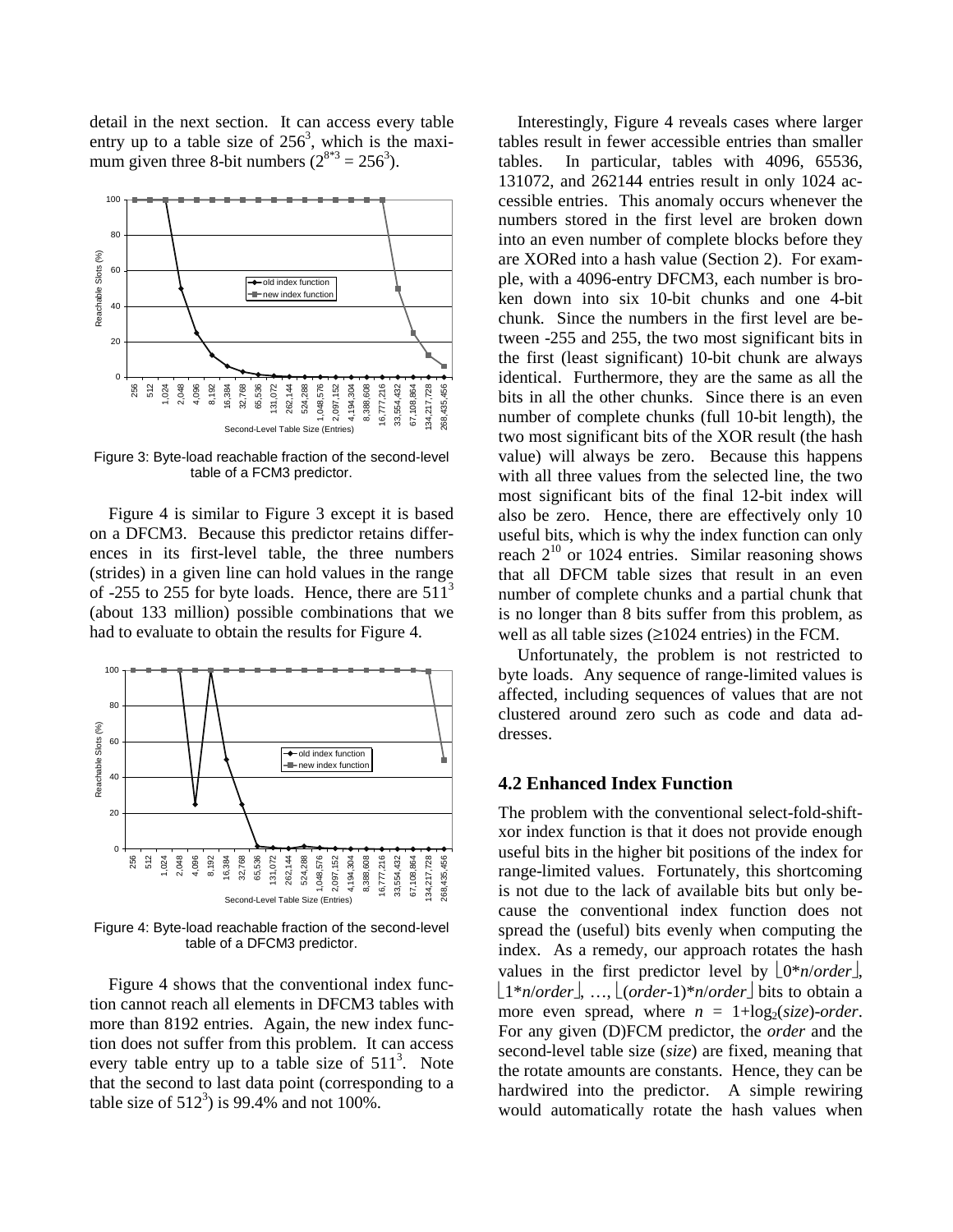they are shifted into the next field during a predictor update. Note that our new index function retains the beneficial property of allowing the computation of the hash values before they are inserted into the firstlevel table.

The following example shows how to compute the new index function for a third-order FCM with a 4096-entry second-level table (the function *hash* is the same as before).

*index*(val1, val2, val3) =  $hash(\text{val1}) \oplus$ rot(*hash*(val2),3)<<1 ⊕ rot(*hash*(val3),6)<<2

# **4.3 Performance on Byte Loads**

Figure 5 shows the predictability of byte loads for both the old and the new index function. The results are averages over the 8 byte-load benchmark programs and were obtained using third-order (D)FCMs with 2048 lines in the first level.



Figure 5: Byte-load predictability of 2048-line (D)FCM3 predictors.

Figure 5 shows that the new index function outperforms the old one for all investigated configurations. Moreover, the predictability continuously improves with increasing second-level table sizes. There is no case where a larger table results in lower performance than a smaller table.

### **4.4 Performance on All Loads**

Thus far, our study has been limited to byte loads to illustrate the problem with the conventional index function. However, many load instructions do not fetch range-limited values. Figure 6 demonstrates that our new index function also outperforms the old

function when predicting every load. The results were obtained using third-order predictors with infinite first-level tables to exclude aliasing effects. Note that the results in this subsection are averages over all 15 SPECcpu2000 C programs.



Figure 6: Load-value predictability of infinite-line (D)FCM3 predictors.

From Figure 6 we see that the new index function delivers more predictability than the old one. The performance of the new index function continuously increases with larger table sizes, which is not the case with the old index function for DFCM3. Furthermore, the performance benefit over the old index function grows with the table size as more and more loads fall into the category of range-limited loads. While the larger table sizes presented in Figure 6 are probably beyond what is feasible in hardware, they are certainly in the realm of software predictor implementations [8].



Figure 7: Infinite-line, 4096-entry (D)FCM load-value predictability.